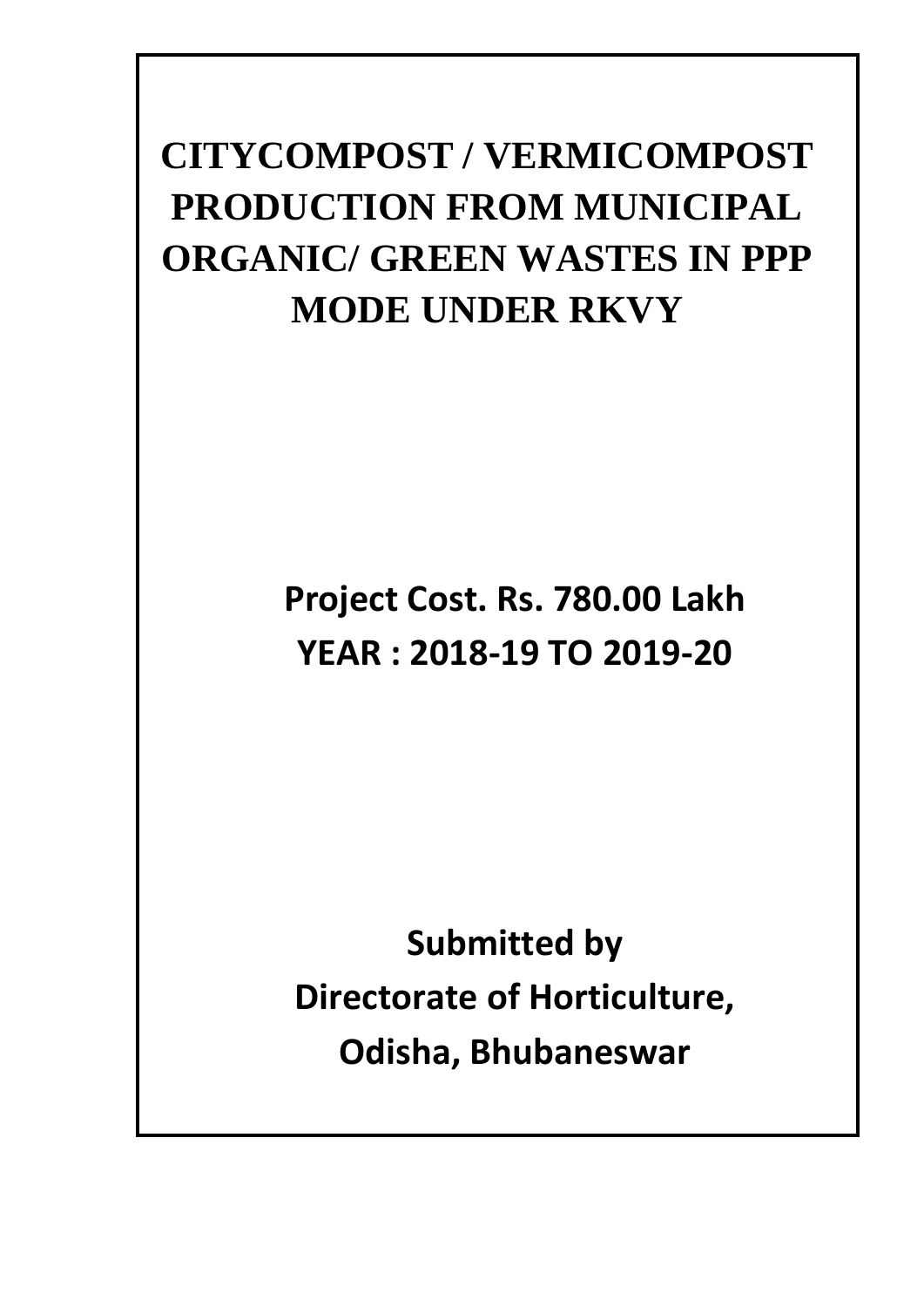#### **Executive summary**

- **Name of the project Citycompost/ Vermicompost production from municipal organic/ green wastes under Rastriya Krishi Vikash Yojana in PPP mode.**
- **Propose of Project -** In Bhubaneswar, from the vegetables markets, there is a huge accumulation of solid wastes in which the organic/ green waste is about 80%, which causes loss of resources and increased environmental risks. By open dumping and land filling of these green wastes causes environmental degradation and harmful diseases.

Composting is the most appropriate economical solution to overcome the problem due to these municipal wastes and reduce the volume of waste generated as well as provide nutrients for plants.

- **1.** The organic / green waste will be segregated from the solid waste generated at 10 vegetables mandis of Bhubaneswar and Cuttack and will be converted to Citycompost and Vermicompost.
- **2.** People/ Farmers/ Entrepreneurs will be given necessary training on such Organic composts and Organic farming to set up their own organic waste composting units. If required practical demonstration on Organic farming will also be arranged.

### **A. Proposed area-**

Total land requirement for this proposal is 6 Hectare and the project can be implemented if suitable Govt. land is allotted.

- (i) 1 Hectare land is required at 10 Nos. different vegetables markets of Bhubaneswar and Cuttack (10000-15000 sq. ft area / location).
- (ii) 5 Hectare land is required for Main Citycompost and Vermicompost Production Centre; at a radius of 30-40 km from Bhubaneswar.

| <b>Estimated cost</b>           | $\sim$                         | 960.00 lakhs                  |
|---------------------------------|--------------------------------|-------------------------------|
| <b>RKVY</b> contribution        | <b>Contract Contract State</b> | <b>780 lakhs</b>              |
| <b>PPP Entrepreneur share -</b> |                                | 180 lakhs                     |
| Scheme                          | $\sim$ 100 $\mu$               | Rastriya Krishi Vikash Yojona |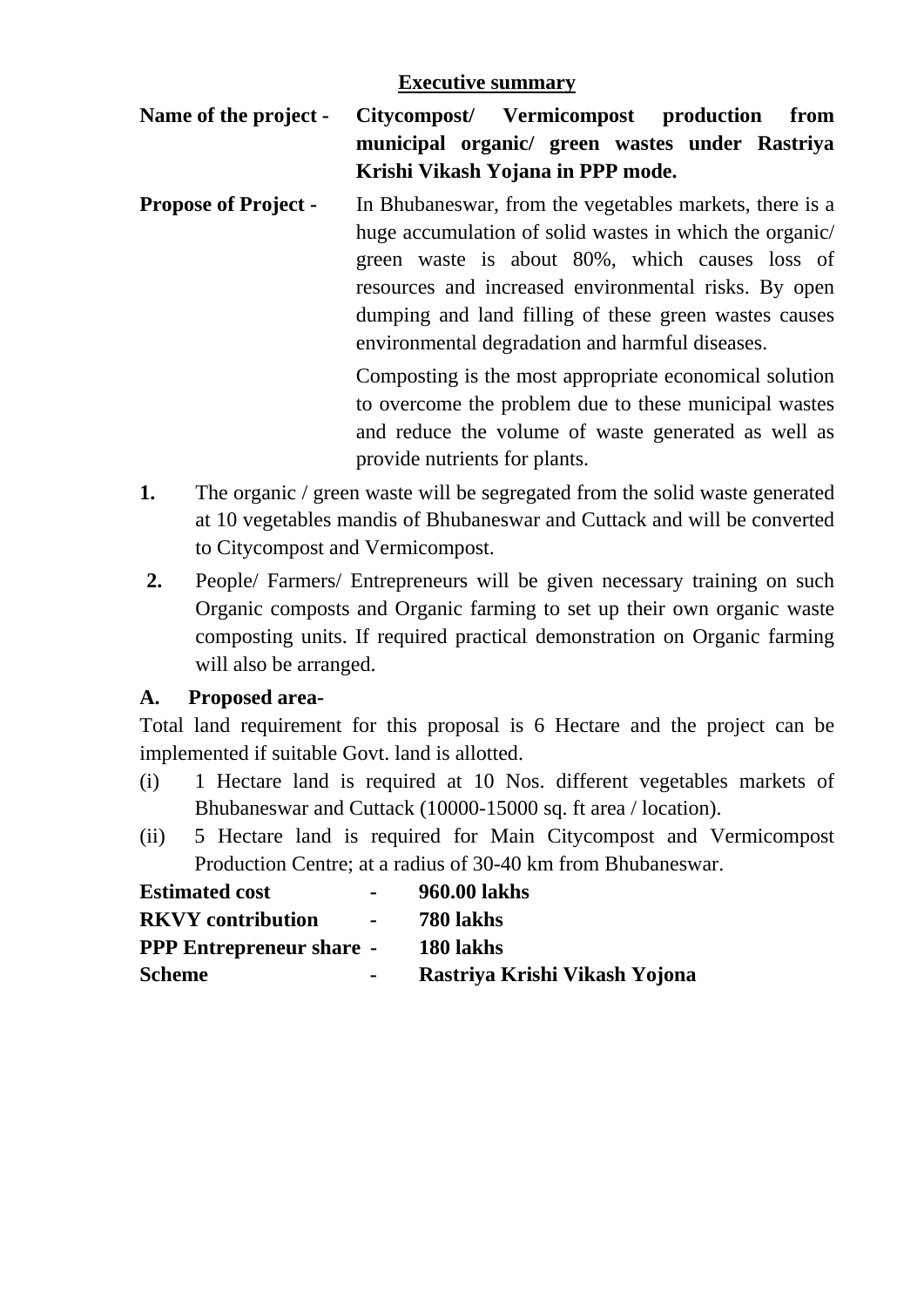| Sl.          | <b>Description</b>                                                                                                                                                                       | Area (Ha/  | <b>Cost norms</b> | <b>Total</b> |
|--------------|------------------------------------------------------------------------------------------------------------------------------------------------------------------------------------------|------------|-------------------|--------------|
| No.          |                                                                                                                                                                                          | Sq.ft)     |                   | (In Lakhs)   |
| $\mathbf{A}$ | Land for project:                                                                                                                                                                        |            |                   |              |
| a            | Land for main processing unit of<br>Citycompost                                                                                                                                          | 4 Ha       | Owned by<br>Govt. |              |
| $\mathbf b$  | Land for civil infrastructure at main<br>processing unit                                                                                                                                 | $0.4$ Ha   | Owned by<br>Govt. |              |
| $\mathbf c$  | Land for Green Waste Re-Producer<br>Composting Machine and shredders<br>installation nearby 10 vegetable markets<br>10000sq.ft area / location)                                          | $0.4$ Ha   | Owned by<br>Govt. |              |
| B            | <b>Civil Works</b>                                                                                                                                                                       |            |                   |              |
| a            | <b>Land development</b>                                                                                                                                                                  |            | <b>PWD</b>        | 2.00         |
| $\mathbf b$  | Civil works at main processing unit                                                                                                                                                      |            |                   |              |
| (i)          | Fencing/Compound wall, main gate                                                                                                                                                         | <b>RMT</b> | <b>PWD</b>        | 40.00        |
| (ii)         | Building & Civil Works for Offices,<br>Laboratory, Raw materials and finish<br>product store rooms, Machine room,<br>treatment rooms, Training Hall with<br>Accessories, Watchman's shed |            | <b>PWD</b>        | 160.00       |
| (iii)        | Water System (Bore well and supply system<br>with over head reserve tank)                                                                                                                | 2Nos.      | Agriculture       | 6.00         |
| (iv)         | Electrification with transformer                                                                                                                                                         |            | Electrical        | 7.00         |
| (v)          | Drainage for excess water collection system                                                                                                                                              |            | <b>PWD</b>        | 4.00         |
| (vi)         | Concrete yards for drying and processing                                                                                                                                                 | $2000$ sqm | <b>PWD</b>        | 45.00        |
| (vii)        | Cottages for Earthworms rearing and<br>Vermicomposting                                                                                                                                   | $2000$ sqm | <b>PWD</b>        | 50.00        |
| (viii)       | Residential accommodation for labours                                                                                                                                                    | 70sqm      | <b>PWD</b>        | 5.00         |
| (ix)         | DGSET (25 KVA)                                                                                                                                                                           |            | DGS & D           | 25.00        |
| c            | Civil works at vegetable markets place                                                                                                                                                   |            |                   |              |
| (i)          | Sheds for GWRCM and shredders                                                                                                                                                            | 10Nos.     | <b>PWD</b>        | 30.00        |
| (ii)         | Concrete yards/floor for preparation and                                                                                                                                                 | 10 Nos.    | <b>PWD</b>        | 15.00        |
|              | processing                                                                                                                                                                               |            |                   |              |
| $\mathbf C$  | <b>Plant &amp; Machineries</b>                                                                                                                                                           |            |                   |              |
| a            | Augur/Front end loader                                                                                                                                                                   | 1No.       | As per actual     | 13.50        |
| $\mathbf b$  | <b>Re-Producer Composting Machine</b>                                                                                                                                                    | 20 Nos.    | As per actual     | 175.00       |
| $\mathbf{C}$ | Shredders                                                                                                                                                                                | 20Nos.     | As per actual     | 100.00       |
| d            | <b>JCV</b>                                                                                                                                                                               | 2Nos.      | As per actual     | 25.00        |
| e            | Vibroseivers                                                                                                                                                                             | 3Nos.      | As per actual     | 12.00        |
| $\mathbf f$  | Machineries for Vermicompost                                                                                                                                                             |            | As per actual     | 10.00        |
| D            | <b>For Testing Laboratory</b>                                                                                                                                                            |            |                   |              |
| $\rm{a}$     | Laboratory Equipment                                                                                                                                                                     |            |                   | 27.00        |
| E            | <b>Earthworms Cultures</b>                                                                                                                                                               | 1000Kg     |                   | 10.00        |
| F            | <b>Preliminary Expenses</b>                                                                                                                                                              |            |                   | 4.00         |
| G            | Pre-operative Expenses including transaction<br>and advisory services                                                                                                                    |            |                   | 6.50         |
| H            | Contingency                                                                                                                                                                              |            |                   | 8.00         |
| <b>Total</b> |                                                                                                                                                                                          |            |                   | 780.00       |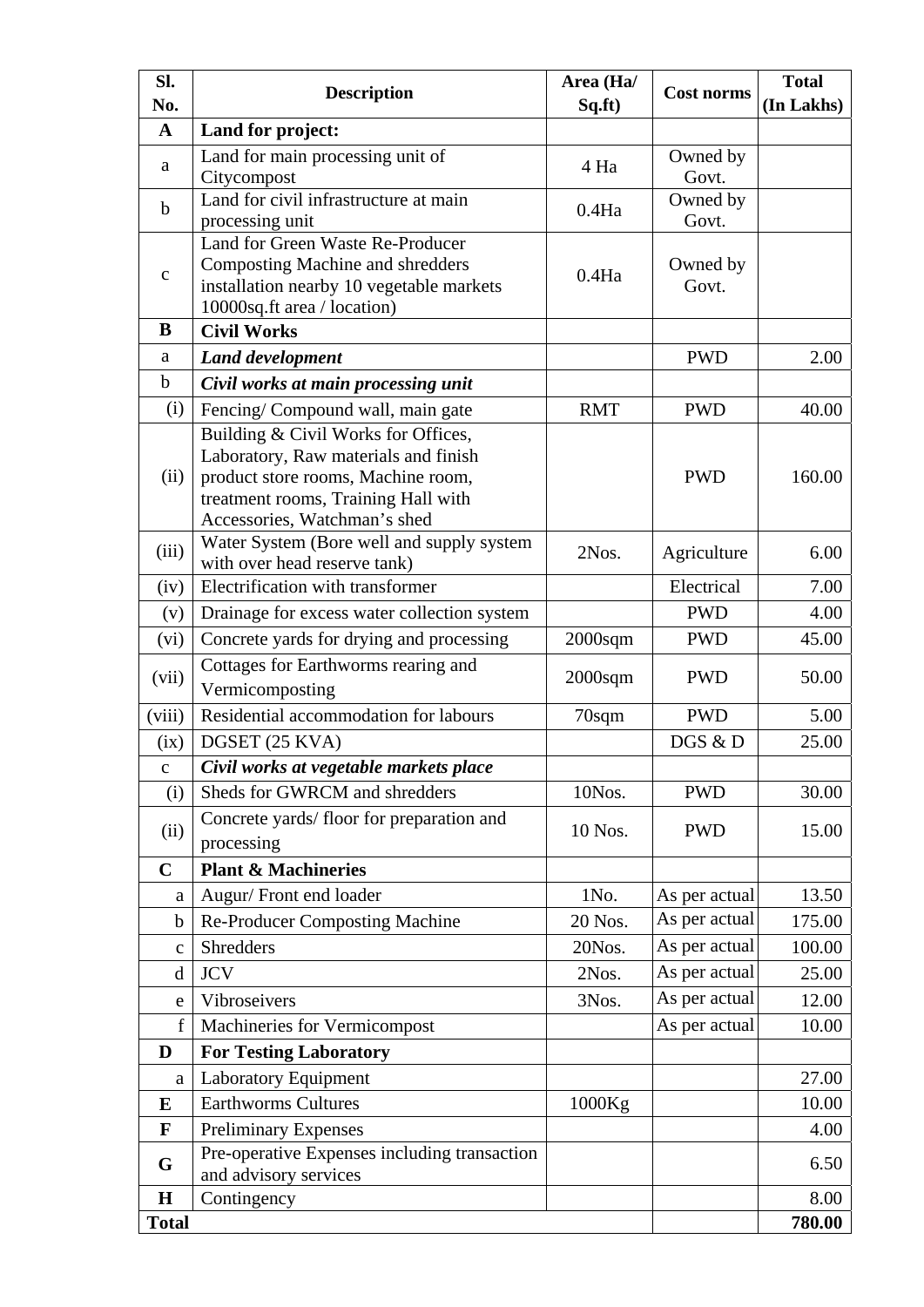|             | <b>RECURRING EXPENDITURES: to be</b>        |         |        |
|-------------|---------------------------------------------|---------|--------|
|             | born by selected entrepreneur               |         |        |
|             | <b>Manpowerfor 2 Years:</b>                 |         |        |
| A           | <b>Manpower:</b>                            |         |        |
| $\mathbf a$ | <b>At main Production site</b>              |         |        |
| (i)         | Production Manager @ Rs. 20000/month        | 1 No.   | 4.80   |
| (ii)        | Production Supervisor @ Rs.12000/ month     | 3 Nos.  | 8.64   |
| (iii)       | Accountant @ Rs.10000/month                 | 1 No.   | 3.60   |
| (iv)        | Marketing Manager @ Rs. 20000/month         | 1 No.   | 4.80   |
| (v)         | Marketing Staffs @ Rs.12000/month           | 2 Nos.  | 12.96  |
| (vi)        | Security Guard @ Rs.7000/month              | 2Nos.   | 3.36   |
| (vii)       | Permanent labours                           | 10Nos.  | 14.40  |
| $\mathbf b$ | At vegetable markets place                  |         |        |
| (i)         | Site Manager @ Rs.25000/month               | 1 No.   | 6.00   |
| (ii)        | Supervisor @ Rs.12000/ month                | 12Nos.  | 34.56  |
| (iii)       | Machineries operators @ Rs.12000/ per month | 10 Nos. | 28.80  |
| (iv)        | Assistant operators @ Rs.8000/ per month    | 10 Nos. | 19.20  |
| (v)         | Permanent labours @ Rs.6000/ per month      | 20 Nos. | 28.80  |
| $\mathbf c$ | <b>Contingencies</b>                        |         | 10.08  |
|             | <b>Total</b>                                |         | 180.00 |
|             |                                             |         |        |
|             | G. Total                                    |         | 960.00 |

N.B: Inter componential changes will be made as per the requirements.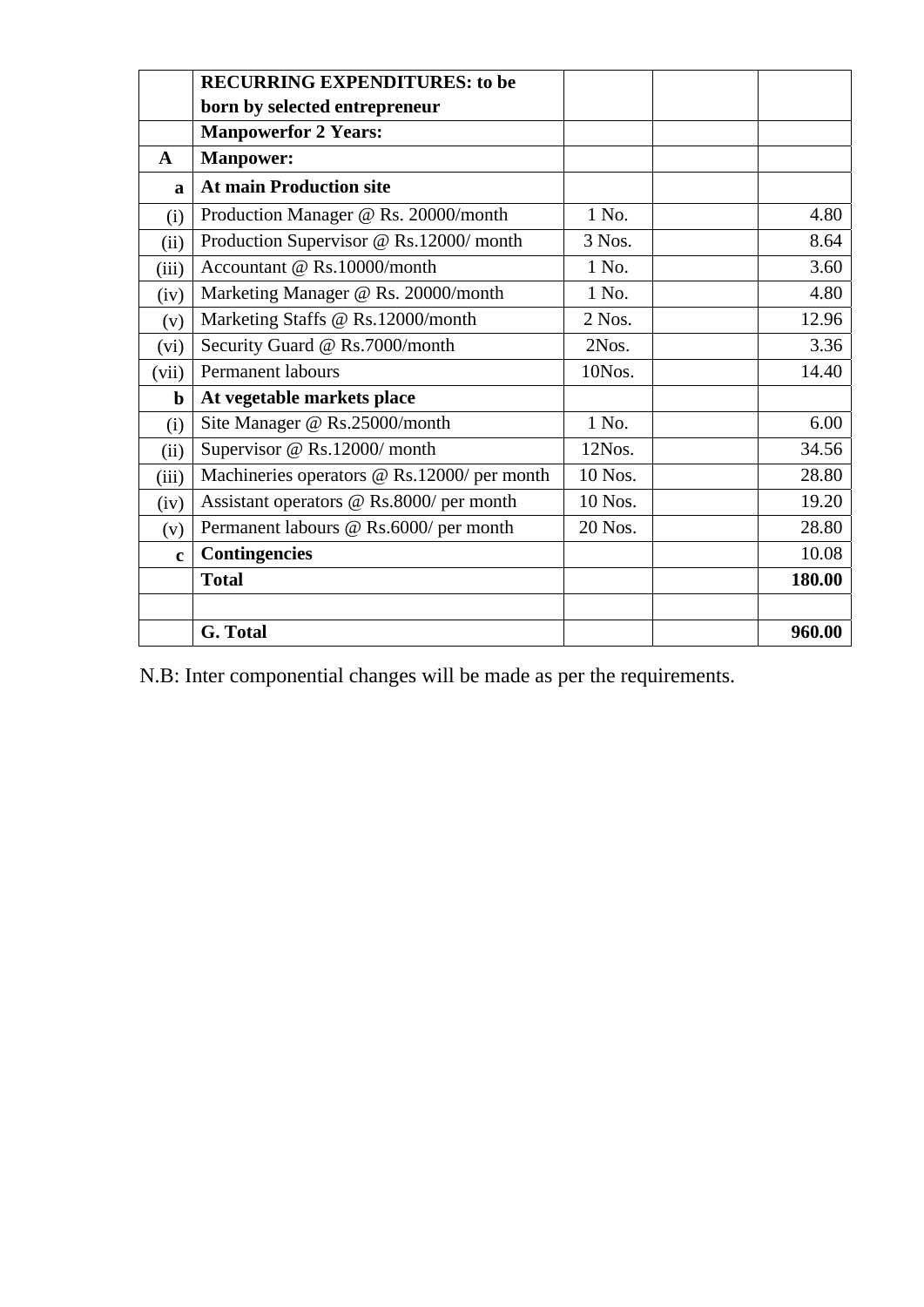# **1. Background and Context:**

Bhubaneswar topped the list of the first pack of 20 cities selected by the Urban development Ministry, Govt. of India under the Smart Cities Mission.

The city of Bhubaneswar strives to ensure a clean, safe, sustainable and a green environment where all city people can live in a good health, where its citizens are ensured of a high quality of life by having a stimulating environment for the pursuit of all forms of science, art and literature.

City waste is one of many wastes. In Bhubaneswar, there are so many vegetables markets, where production of organic/ green municipal waste continues to rise, which causes loss of resources and increased environmental risks. By open dumping of organic waste and land filling of these green wastes will cause environmental degradation and harmful disease.

Composting is the most appropriate economical solution to overcome the problem due to municipal waste. Composting reduce the volume of waste generated as well as provide nutrients for plants, also helps in segregation of waste at source. In term of the factor affecting the composting process, temperature, pH, moisture contents and carbon nitrogen ratio are the main factors that contribute to the efficiency of the composting process. This project proposal shows information on the composting for treating wasteasameans of pointing the environmental pollution concerns. Adding additives to the compost have also received much attention in recent years as they enhance the rate of degradation.

Composting is one of the best technologies to treat waste in a more sustainable way, from many decades composting has been used as a recycling Solid waste Organic matter it improves the soil fertility, soil structure and it also maintain the moisture content of the soil. Composting is a natural process that turns organic material into a valuable humus substance, this substance called **compost**(from city waste it is **City compost**) and the waste is composed with the help of worms is known as **Vermicompost** is a wonderful conditioner for soil, during composting microorganisms such as bacteria and fungi break down complex organic.

In view of the above it is proposed to establish oneCitycompost production unit from municipal organic wastes of Bhubaneswar municipalityin PPP mode under Rastriya Krishi Vikash Yojana.

### **2. Problems to be addressed:**

### **We know that we have a serious garbage problem.**

But the problem is not about finding the right technology for waste disposal. The problem is how to integrate the technology with a system of sourcelevel segregation so that waste does not end up in landfills, but is processed and reused. It is clear that there will be no value from waste, as energy or material, if it is not segregated. But this is where our waste management system stops short.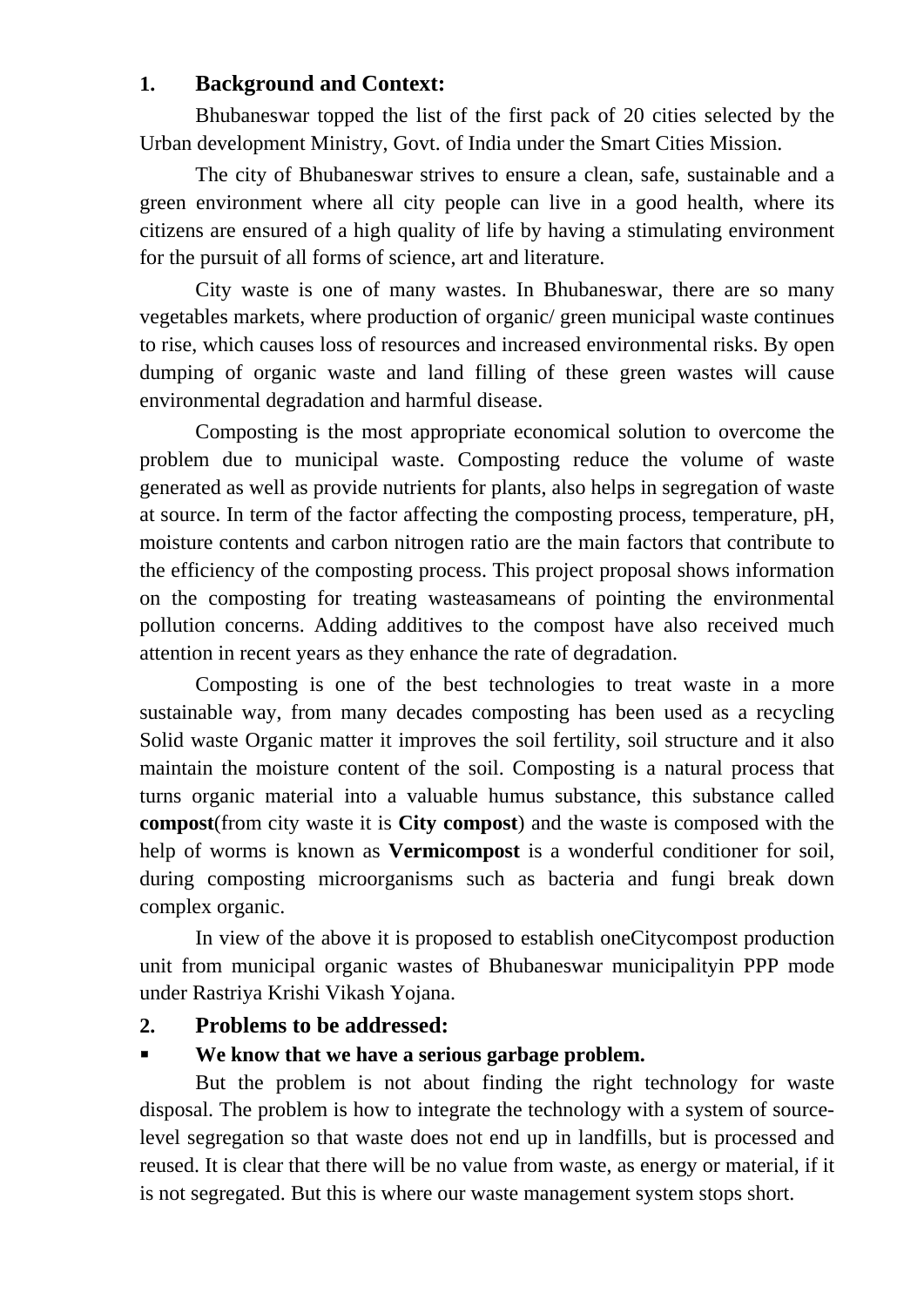# **Green garbage has unpleasant odors, contains microorganisms, sometimes infectious and does rotting faster.**

Organic/ Green waste is one of many Solid waste of our Bhubaneswar city. Altogether the Bhubaneswar alone produces about 400 tons of solid waste a day. Organic/ green waste is barely 13-15% of that gigantic stream. Almost any garbage is at best unpleasant.

# **Burying organic waste in landfill is a big problem**

When organic waste is dumped in landfill, it undergoes an aerobic decomposition (because of the lack of oxygen) and generates methane. When released into the atmosphere, methane is 25 times more potent a greenhouse gas than carbon dioxide.

# **The biggest problem is to segregate Green/Organic and Solid Waste.**

BBSR consists of approximately 10 big vegetables mandis. We realize that **BMC** has to collect a lot of garbage, which entails the complex issues involving its disposal. The waste generated at this mandis which includes 80% Organic and 20% other waste is currently collected by authorized contractors and dumped outside the city limits (as the city simply does not have facilities to handles the volume of garbage generated daily). The dry leaf litter which is seasonal is swept and collected on street corners. This leaf litter is then either burnt on the street or it is collected with the regular waste. The disposal procedures adopted by **BMC** does not discriminate between the recyclable components of the garbage which constitute a substantial portion of the total quantity. This leads to non-utilization of precious biodegradable materials in the short run and creates the problem of requirement of more and more dumping space in future.

# **Alternate solution of chemical fertilizers and conventional farming**

The indiscriminate use of chemical fertilizers for incremental growth of agricultural output is increasingly affecting not only the habitat & soil but also having a lasting impact on overall human health. It has been found throughout the world that the use of chemical fertilizers and other chemicals is harmful to soil productivity and also a cause of water and air pollution. On the other hand, compost causes no harm to environment and provides suitable nutrients to soil. Adding additives can also help to speed up the biodegradation of waste sand enhance the quality of the finished compost as well.

# **3. Aims and Objectives:**

The purpose is to collect fruits and vegetable wastes from different vegetables mandis of Bhubaneswar city with following aims:

- To make vegetables mandi areas clean with removal /disposal of these organic wastes.
- Managing our BBSR City's Organic/ Green waste is to convert into City compost and Vermicompost using waste converter units.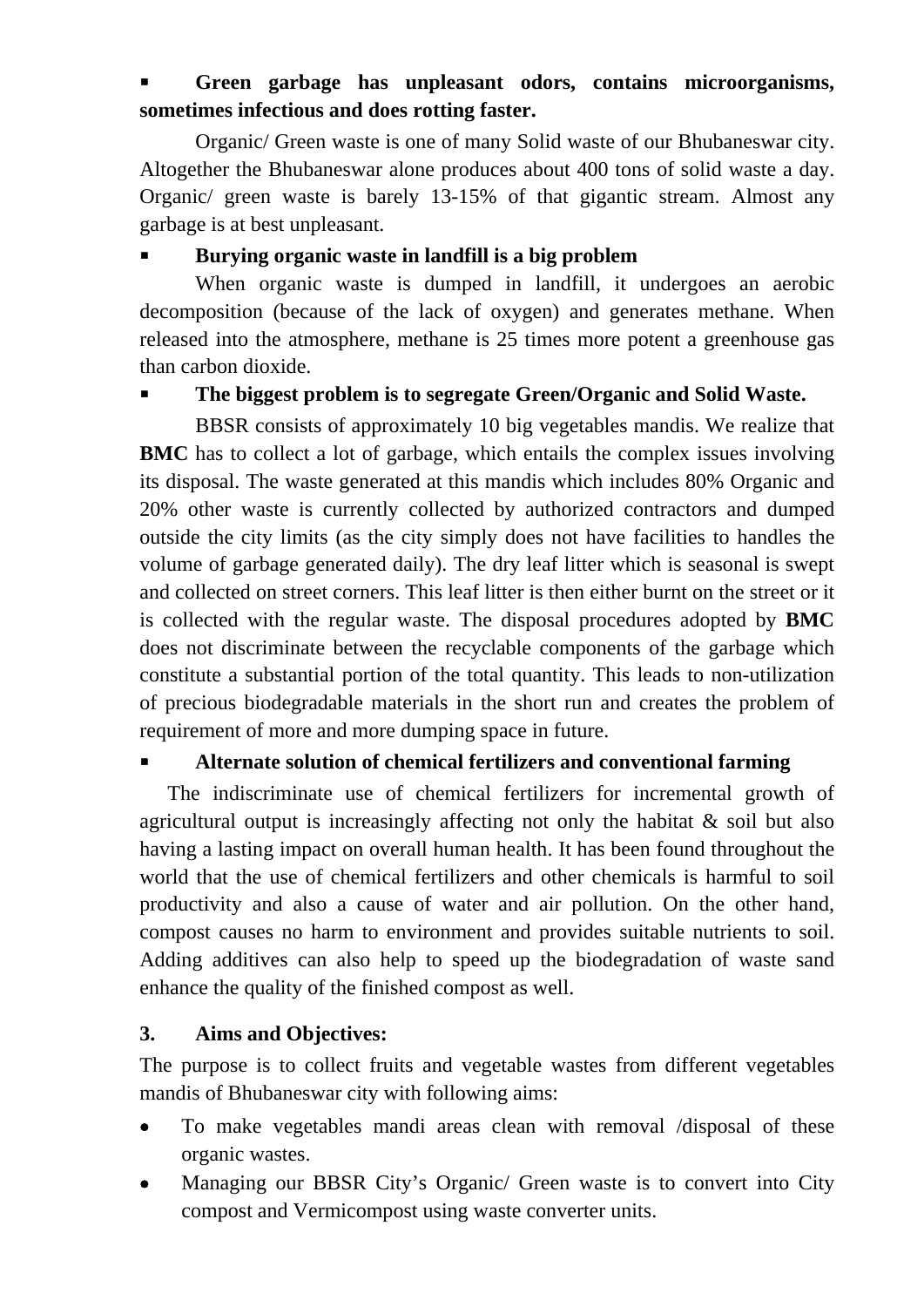- Availability of high quality Organic fertilizers to our farmers as alternate source of chemical fertilizers.
- To check Pesticides residues in food that may cause carcinogenic damage to consumers.
- **To Check Damage to Soil Health:** Due to excessive use of fertilizers and insecticides, all the elements of agro-eco system get polluted by the conventional method. City compost and Vermicompost relies on on-farm and non-chemical inputs to achieve productivity with no health or environmental hazards.
- **To Reduce Cost of Cultivation:** As organic farming system relies on appropriate management practices with local resources i.e. City compost and Vermicompost, it gives freedom from purchased inputs and ensures low cost of production. It will raise farmer's income and create potential market for organic produces.
- **To build up the capacity of organic growers for production of quality produce.** This will generate huge job opportunity for both skilled and nonskilled work force. The farmers will get an opportunity to increase their average income.
- **To check Pesticides residues in food that may cause carcinogenic damage to users:** Diversity, intercropping, effective rotations, use of trap crops in combination with physical, mechanical and local resource based botanical and biological alternatives will be effective low cost organic tools for pest management.
- **To empower farmers through FPOs in post harvest management, value addition and direct marketing:** Facilitating FPOs for direct trade with organic retail chain and processing units through direct longterm agreements, buyer-seller meets and marketing arrangement.
- Best quality City compost and Vermicompost will make available to BMC for various plantation programmes with nominal price. This is a win-win situation and this would fulfill the criteria of making **BBSR a GREEN ORGANIC CITY** in the truest sense of the term.
- Fulfils the objectives of "SWACHHBHARAT MISSION"
- **4. Strategy**

# **A. Procedure to be followed-**

(i) **At vegetables markets of Bhubaneswar**: After segregation and shreddingof coarse wastes, the green/ organic wastes will be fed to the Green Waste Re-Producer Composting (GWRC) Machines installed at these 10 locations. Here the segregated organic waste is bio-mechanically treated with appropriate bio-culture and organic media from which raw compost is produced.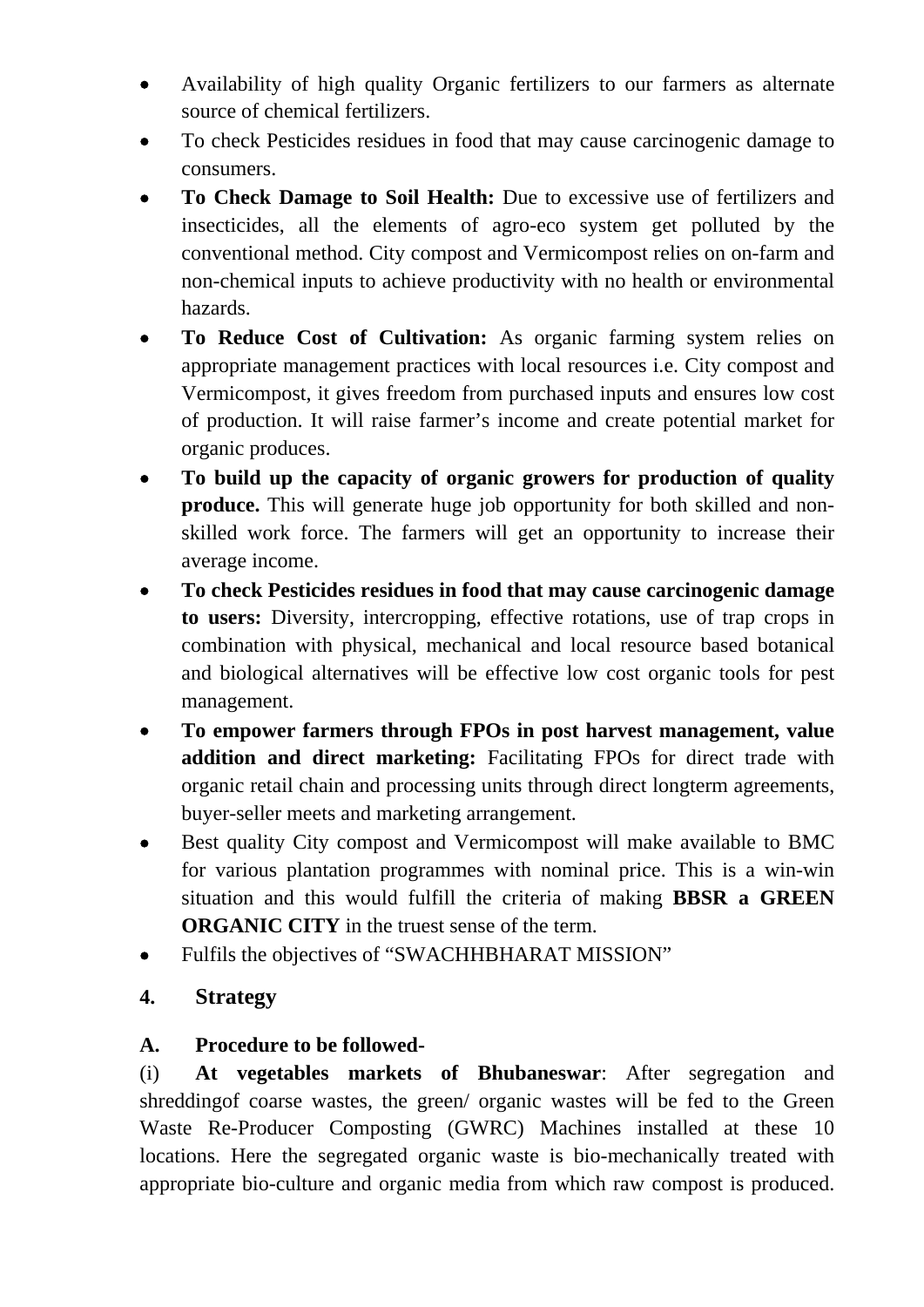These raw composts will be transported to the Citycompost and Vermicompost production centre.

(ii) **Citycompost Production Centre:** Here raw compost will be placed into the compost curing system and will be treated with appropriate bio-culture and organic media to convert into Citycompost. Earthworms will be released into some part of matured compost to produce Vermicompost.

### **B. Implementation procedure:**

In view of the above it is proposed to establish one **"**Citycompost and Vermicompost production utilizing municipal organic wastes of Bhubaneswar municipality in PPP mode under Rastriya Krishi Vikash Yojana". The total estimated cost is Rs.960Lakhs, out of which funds under RKVY will be invested to create all Fixed assets i.e. Land development, Building & Civil Works for Offices, Laboratory, Raw materials and finish product store rooms, Machine room, treatment rooms, Training Hall with Accessories, Watchman's shed, Laboratory equipment, plants and machineries etcwith an estimated cost of Rs.780Lakhs. The Private Partner selected through EOI will invest around 180Lakhs for all Recurring Expenditures in three years like Manpower, cultivation expenses and marketing expenses etc. The profit earned will be shared between Govt. and the entrepreneur in a suitable proportion to be decided later on.

# **Post harvest management, value addition and market facilitation**

**o** Efforts will be made to identify various Government schemes which can provide financial assistance to such noble project for setting up this kind of Citycompost units at all Municipality and Panchayat level.

**o** Farmers will be made aware of such Organic compost and Organic farming and set up their own organic waste composting units. If required necessary trainings and on-hand practical demonstration on operation of such machines will also be arranged.

# **Skill training for Organic cultivation at every Municipal and Panchayat**

As a part of capacity building the interested farmers, beneficiaries will undergo the necessary skill training on utilization of Citycompost and Vermicompost at their organic farming. Demonstrate site along with technical guidance would provide them an opportunity for learning while doing. The skill training and the apprenticeship would help them rising ready to organic plant grafts/ samplings of various fruit crops/ Vegetables/ Spices species.

# **5. Target Beneficiaries**

o Supply of these City compost and Vermicompost to farmers with affordable price those are adopting Organic Farming.

o Best quality City compost and Vermicompost will make available to BMC for various plantation programmes with nominal price. This is a win-win situation and this would fulfill the criteria of making **BBSR a GREEN ORGANIC CITY** in the truest sense of the term.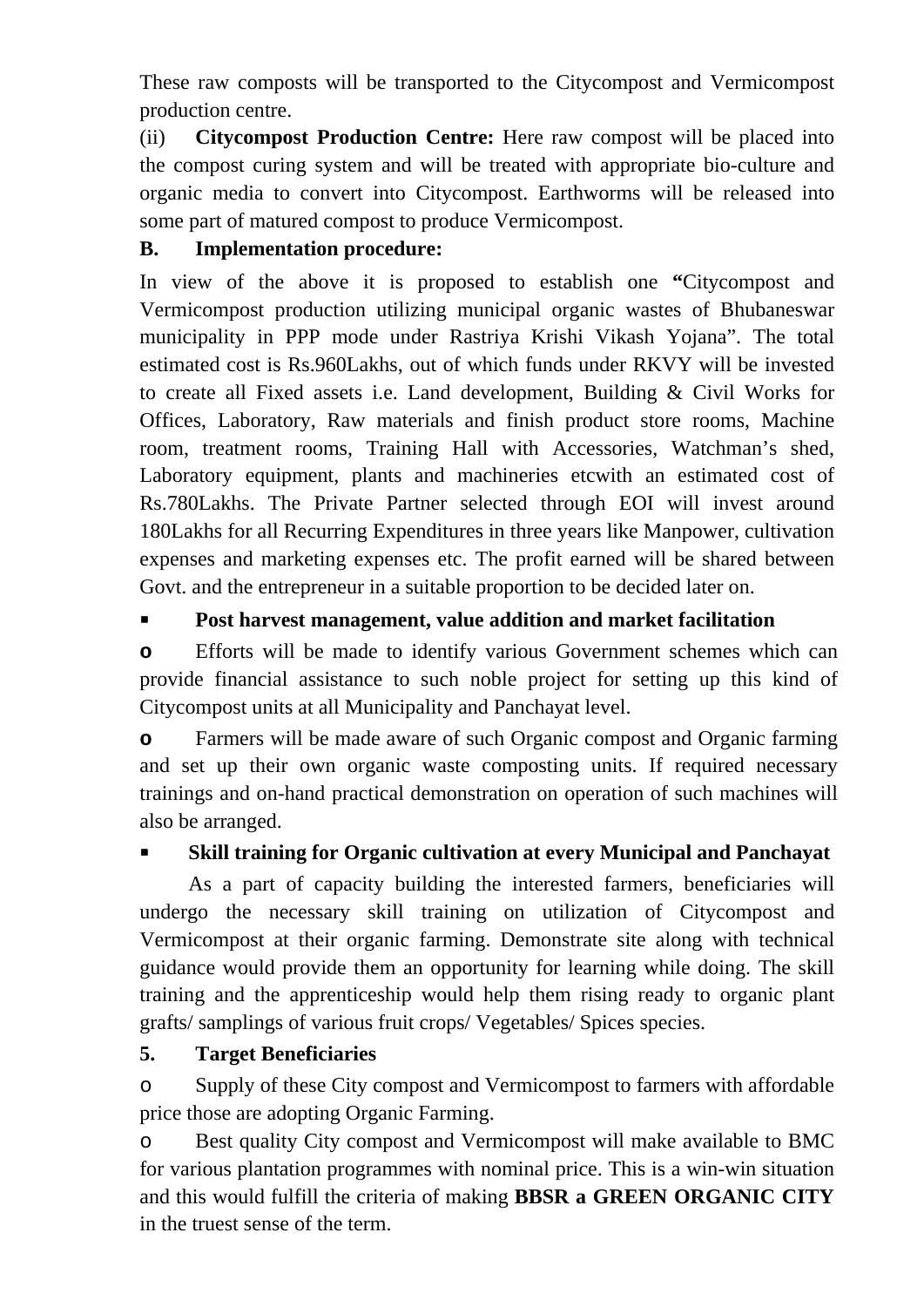o The City compost and Vermicompost can be utilized for in-house gardening, landscaping, or for green initiatives such as eco-housing, eco-township, eco-hotel etc or as Corporate Social Responsibility (CSR) initiatives such as social forestry, mine area / wasteland rejuvenation for Bio-energy plantation etc.

o Various Govt. Departments of Odisha like Dept. of Agriculture, Dept. of Horticulture, Dept. of Soil Conservation, Dept. of Forest, Dept. of Watershed, etc. require various Organic and Bio-Inputs for their plantation activities & promoting and popularizing the green concepts in Odisha.

o Farmers cultivating Paddy under SRI Technology, Paramparagat Krishi, they are searching for high quality certified Vermicompost for their cultivation in good affordable price.

# **6. Management**

The Vermicompost and Citycompost Production centre will be managed in Public Private Partnership Mode (PPP) for which the Techno-entrepreneur will be selected through Expression of Interest. The Enterprise must be having at least 10yearsw experience with waste management and production of Vermicompost and Citycompost. The entire production and marketing part will be managed by the Enterprise only and it will be monitored by the staffs of Directorate of Horticulture and Directorate of Agriculture, Govt. of Odisha. The project will be implemented by Asst. Director of Horticulture, Bhubaneswar.

### **The Organic waste management system comprises of:**

- **Infrastructure at Main Production Centre:** 
	- **o** Land development
	- **o** Boundary Wall
	- **o** Entrance Gate with Security shed,
	- **o** Electrification with Transformer
	- **o** Solar Electric systems
	- **o** DG Set.
- Buildings at Main Production Centre:
	- **o** Main building for Laboratory, Offices
	- **o** Raw materials and finish product store rooms
	- **o** Machine room for machineries
	- **o** Training Hall for farmers, entrepreneurs with Accessories
	- **o** Farmers Hostel
	- **o** Watchman's shed,
	- **o** Pump House
- Infrastructure nearby Vegetable Markets:
	- **o** Spaceto install Green Waste Re-Producer Composting Machines
	- **o** Space for Shredder
	- **o** Space for storing raw compost
	- **o** Boundary Wall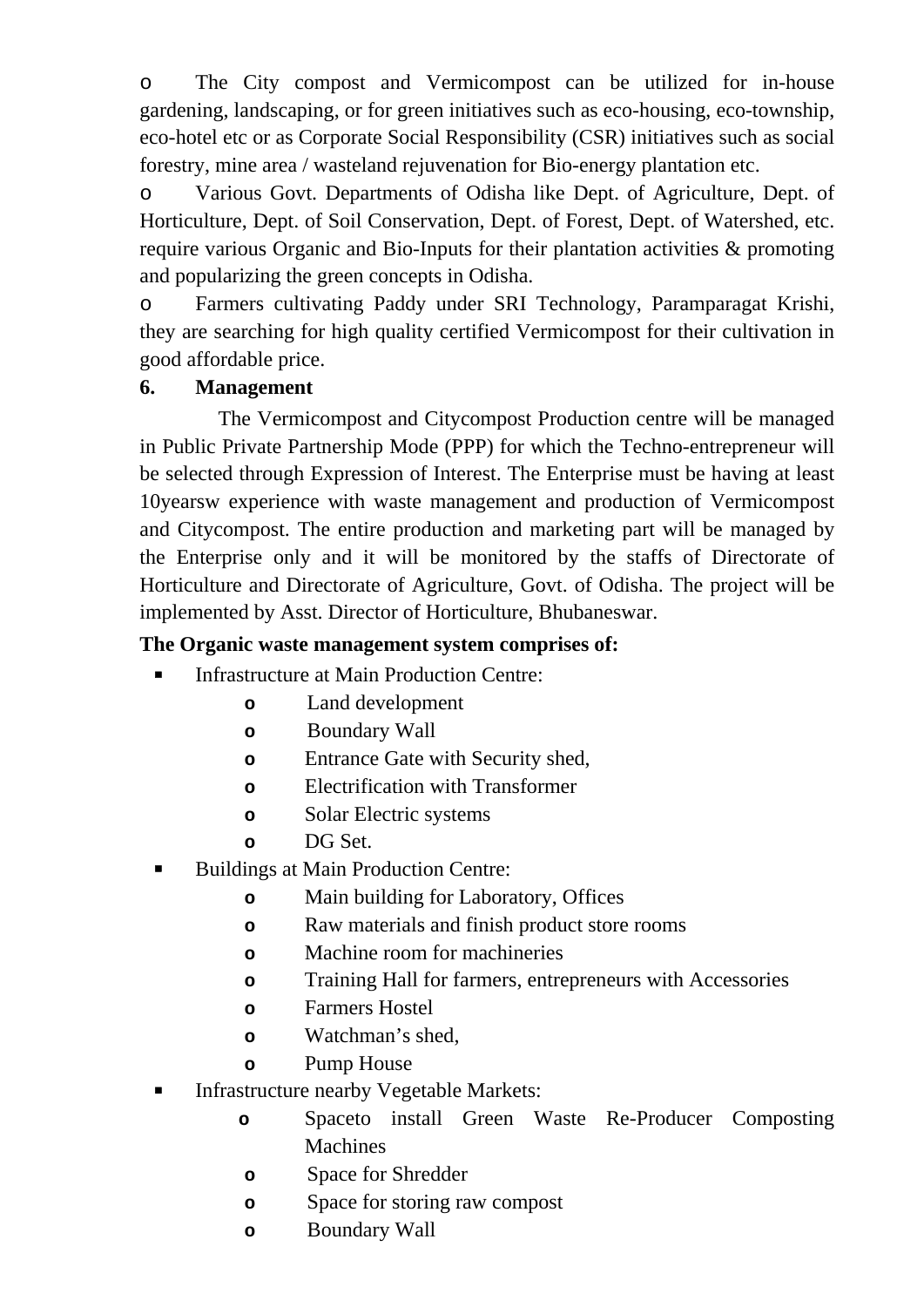- **o** Electrification provision
- **o** DG Set.
- **Shedsnearby Vegetable Markets:** 
	- **o** Shedfor Green Waste Re-Producer Composting Machines
	- **o** Shed for Shredder
	- **o** Laboratory, Offices
	- **o** Shed for Raw compost
	- **o** Shed for DG set
- Machineries for
	- **o** Curing system
	- **o** Fogging system
	- **o** For Vermicompost/ Citycompost production
- Post-Production Management
	- **o** Pack House –cum- Sorting Grading Unit
	- **o** Training facilities like; Training Hall and Hostel.
	- **o** Practical training on production of Vermicompost/ Citycompost and its application of Organic cultivation.
- Irrigation
	- **o** Bore Well
- All the infrastructures, Buildings (except training hall with accessories and farmers hostel), Main building for Offices, Laboratory, Raw and finish product store rooms, Machine room, Farm Machineries, Protected Structure, Post-Harvest Management Units and Irrigation Infrastructures will be handed over to entrepreneur.
- The Training Hall and Farmers Hostel will be managed by the ADH, Bhubaneswar for imparting training.
- He will allow and take responsibility of practical training to the farmers on cultivation, Post-Harvest Management Units, Operation of Farm Machineries and other scopes available.
- He will pay a percentage of the profit incurred out of the business.
- He will sale the Vermicompost, Citycompost as per his own decision. Govt. may support to sell the finished product at Govt. sectors subject to requirement and feasibility.
- He will maintain all the books of record and transparency in the business and will allow for inspection and supervision at any time.
- Yearly audit of the accounts should be taken up by the entrepreneur and will be intimated to the Directorate.
- He will ensure proper maintenance of infrastructures provided. He will incur all expenses including electricity and water supply charges.
- Any change in the structure of the infrastructure need approval from the Department.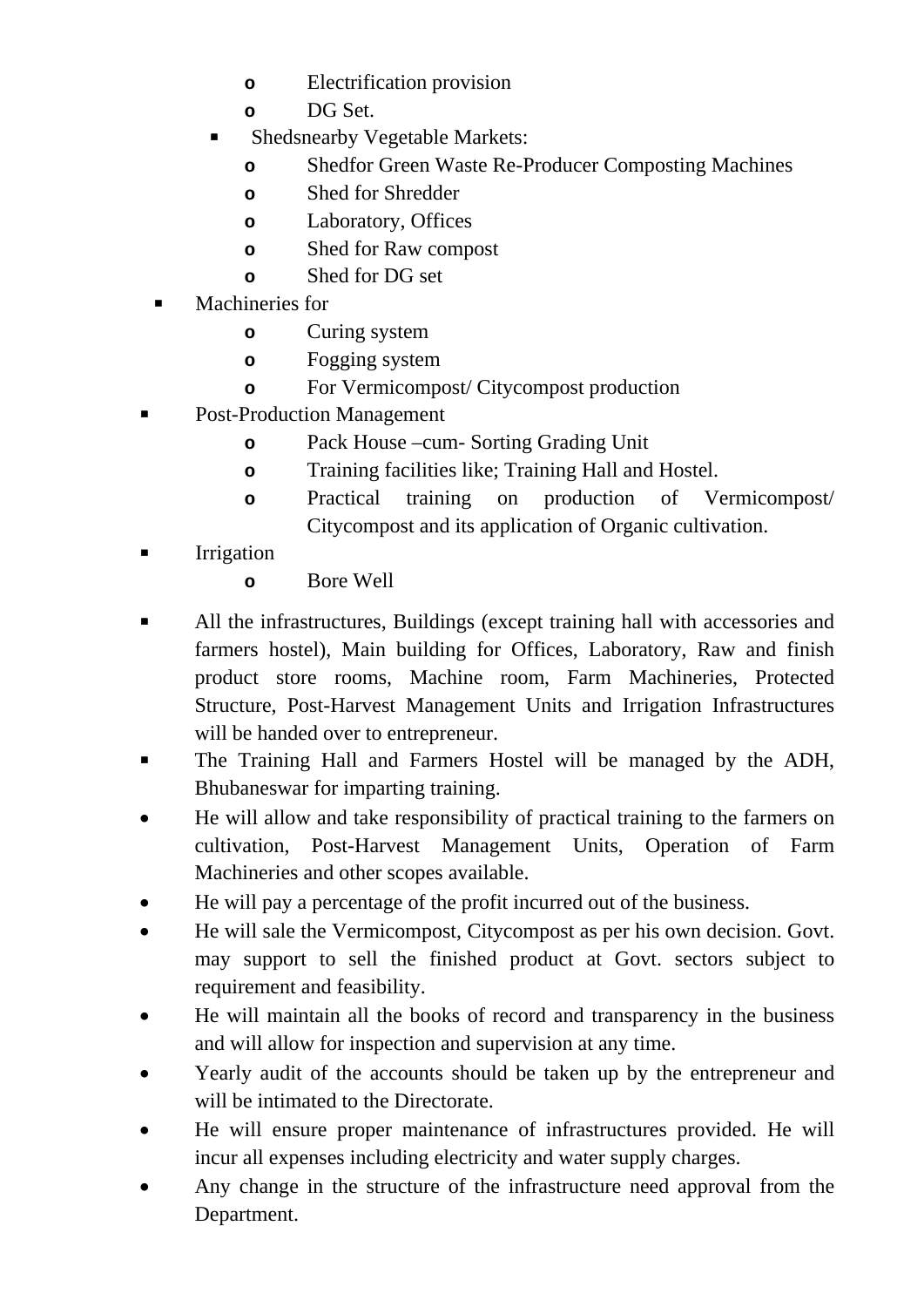- He will deposit a security amount as decided.
- He will solely responsible for the safe custody of the infrastructures in the CoE. Under any circumstances, department will not be responsible for any loss or damage occurs in any form.
- The contract period shall be decided during signing of the agreement and the same can be extended based on satisfactory performance. However the contract can be terminated with three months' notice from either side with proper cause.
- There will be an advisory board and Executive Committee for guiding the implementation.
- **7. Finance:**
- Based on the various techno-economic parameters, the economics of the project has been worked out.
- The items of income include:
	- Sale of Vermicompost and Citycompost
- The expenditure includes:
	- The cost of raw materials,
	- **Transportation (Both inward & outward)**
	- Power & Fuel
	- Packing distribution, wages and salary, repairs and maintenance, insurance, advertisement and other overheads.

| Sl.          |                                                  | Area (Ha/  |                   | <b>Total</b> |
|--------------|--------------------------------------------------|------------|-------------------|--------------|
| No.          | <b>Description</b>                               | Sq.ft)     | <b>Cost norms</b> | (In Lakhs)   |
| $\mathbf{A}$ | Land for project:                                |            |                   |              |
|              |                                                  | 4 Ha       | Owned by          |              |
| a            | Land for main processing unit of Citycompost     |            | Govt.             |              |
|              | Land for civil infrastructure at main processing | $0.4$ Ha   | Owned by          |              |
| $\mathbf b$  | unit                                             |            | Govt.             |              |
|              | Land for Green Waste Re-Producer                 |            |                   |              |
| $\mathbf{C}$ | Composting Machine and shredders                 | 0.4Ha      | Owned by          |              |
|              | installation nearby 10 vegetable markets         |            | Govt.             |              |
|              | 10000sq.ft area / location)                      |            |                   |              |
| B            | <b>Civil Works</b>                               |            |                   |              |
| a            | <b>Land development</b>                          |            | <b>PWD</b>        | 2.00         |
| $\mathbf b$  | Civil works at main processing unit              |            |                   |              |
| (i)          | Fencing/ Compound wall, main gate                | <b>RMT</b> | <b>PWD</b>        | 40.00        |
|              | Building & Civil Works for Offices, Laboratory,  |            |                   |              |
| (ii)         | Raw materials and finish product store rooms,    |            | <b>PWD</b>        |              |
|              | Machine room, treatment rooms, Training Hall     |            |                   | 160.00       |
|              | with Accessories, Watchmanshed                   |            |                   |              |
|              | Water System (Bore well and supply system        | 2Nos.      | Agriculture       | 6.00         |
| (iii)        | with over head reserve tank)                     |            |                   |              |
| (iv)         | Electrification with transformer                 |            | Electrical        | 7.00         |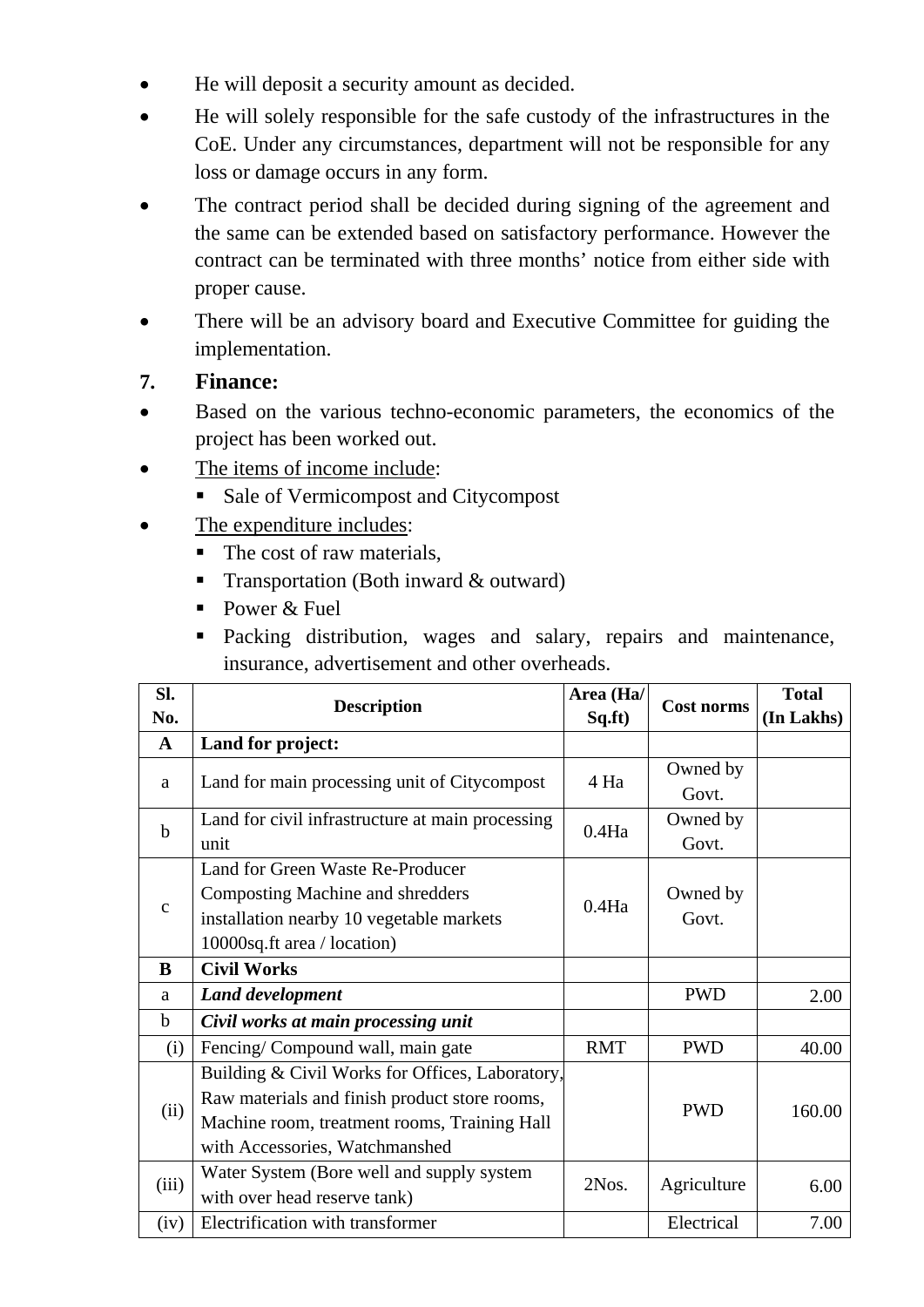| (v)           | Drainage for excess water leachate collection |              | <b>PWD</b>    | 4.00   |
|---------------|-----------------------------------------------|--------------|---------------|--------|
|               | system                                        |              |               |        |
| (vi)          | Concrete yards for drying and processing      | $2000$ sqm   | <b>PWD</b>    | 45.00  |
| (vii)         | Cottages for Earthworms rearing and           | $2000$ sqm   | <b>PWD</b>    | 50.00  |
|               | Vermicomposting                               |              |               |        |
| (viii)        | Residential accommodation for labours         | 70sqm        | <b>PWD</b>    | 5.00   |
| (ix)          | DG SET (25 KVA)                               |              | DGS & D       | 25.00  |
| $\mathbf{C}$  | Civil works at vegetable markets place        |              |               |        |
| (i)           | Sheds for GWRCM and shredders                 | 10Nos.       | <b>PWD</b>    | 30.00  |
| (ii)          | Concrete yards/floor for processing           | 10 Nos.      | <b>PWD</b>    | 15.00  |
| $\mathbf C$   | <b>Plant &amp; Machineries</b>                |              |               |        |
| A             | Augur/Front end loader                        | $\mathbf{1}$ | As per actual | 13.50  |
| B             | <b>Re-Producer Composting Machine</b>         | 20 Nos.      | As per actual | 175.00 |
| $\mathcal{C}$ | <b>Shredders</b>                              | 20Nos.       | As per actual | 100.00 |
| D             | <b>JCV</b>                                    | 2Nos.        | As per actual | 25.00  |
| E             | Vibroseivers                                  | 3Nos.        | As per actual | 12.00  |
| $\mathbf F$   | Machineries for Vermicompost                  |              | As per actual | 10.00  |
| D             | <b>For Testing Laboratory</b>                 |              |               |        |
| A             | <b>Laboratory Equipment</b>                   |              |               | 27.00  |
| E             | <b>Earthworms Cultures</b>                    | 2000Kg       |               | 10.00  |
| $\mathbf{F}$  | <b>Preliminary Expenses</b>                   |              |               | 4.00   |
| G             | Pre-operative Expenses                        |              |               | 6.50   |
| $\mathbf H$   | Contingency                                   |              |               | 8.00   |
| <b>Total</b>  |                                               |              |               | 780.00 |
|               | <b>RECURRING EXPENDITURES: to be</b>          |              |               |        |
|               | born by selected entrepreneur                 |              |               |        |
|               | <b>Man power for 3 Years:</b>                 |              |               |        |
| A             | <b>Manpower:</b>                              |              |               |        |
| a             | <b>At main Production site</b>                |              |               |        |
| (i)           | Production Manager @ Rs. 20000/month          | 1 No.        |               | 4.80   |
| (ii)          | Production Supervisor @ Rs.12000/ month       | 3 Nos.       |               | 8.64   |
| (iii)         | Accountant @ Rs.10000/month                   | 1 No.        |               | 3.60   |
| (iv)          | Marketing Manager @ Rs. 20000/month           | 1 No.        |               | 4.80   |
| (v)           | Marketing Staffs @ Rs.12000/month             | 2 Nos.       |               | 12.96  |
| (vi)          | Security Guard @ Rs.7000/month                | 2Nos.        |               | 3.36   |
| (vii)         | Permanent labours                             | 10Nos.       |               | 14.40  |
| $\mathbf b$   | At vegetable markets place                    |              |               |        |
| (i)           | Site Manager @ Rs.25000/month                 | 1 No.        |               | 6.00   |
| (ii)          | Supervisor @ Rs.12000/ month                  | 12Nos.       |               | 34.56  |
| (iii)         | Machineries operators @ Rs.12000/ per month   | 10 Nos.      |               | 28.80  |
| (iv)          | Assistant operators @ Rs.8000/ per month      | 10 Nos.      |               | 19.20  |
| (v)           | Permanent labours @ Rs.6000/ per month        | 20 Nos.      |               | 28.80  |
| $\mathbf c$   |                                               |              |               |        |
|               | <b>Contingencies</b>                          |              |               | 10.08  |

N.B: Inter componential changes will be made as per the requirements.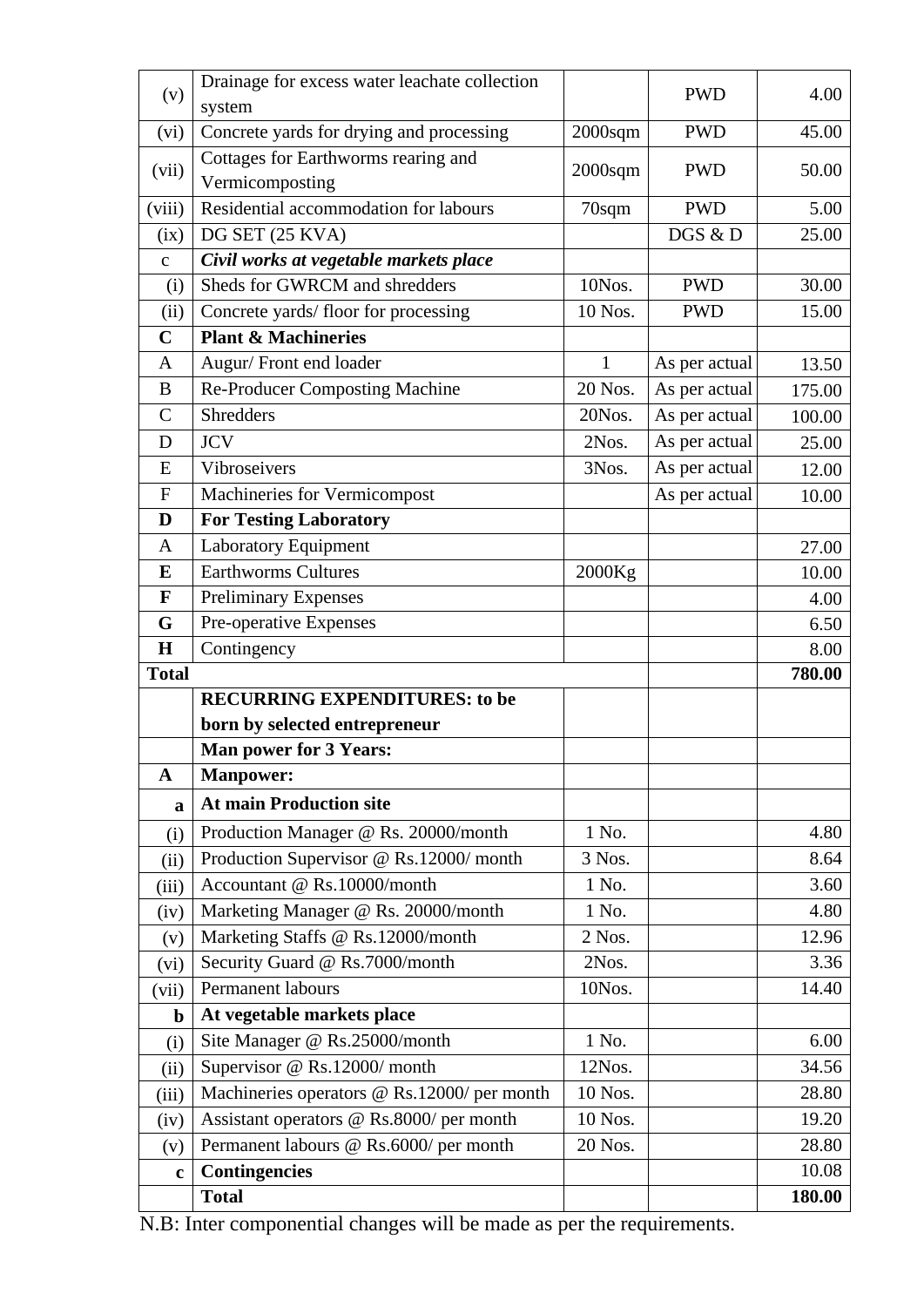The income as well as expenditure for each year are worked out and subjected to cash flow analysis. For expected outcomes to a tune of 4000MT Citycompost, 2000MT Vermicompost, the relevant techno-economic parameters are furnished in Project Report. The Income and Expenditure statement, the calculation of working capital requirements, Cash accruals are worked out.

| Sl.<br>No.     | <b>Description</b>                                                                                                                                                                       | Area (Ha/   Amount<br>Sq. ft) | (in lakh) | 2018-<br>19 | 2019-<br>20 | 2020-<br>21 |
|----------------|------------------------------------------------------------------------------------------------------------------------------------------------------------------------------------------|-------------------------------|-----------|-------------|-------------|-------------|
| $\mathbf{A}$   | Land for project:                                                                                                                                                                        |                               |           |             |             |             |
| $\mathbf{1}$   | Land for main processing unit of<br>Citycompost                                                                                                                                          | 4 Ha                          |           |             |             |             |
| $\overline{2}$ | Land for civil infrastructure at main<br>processing unit                                                                                                                                 | $0.4$ Ha                      |           |             |             |             |
| 3              | Land for GWRCM and shredders<br>installation nearby 10 vegetable markets<br>10000sq.ft area / location)                                                                                  | $0.4$ Ha                      |           |             |             |             |
| B              | <b>Civil Works</b>                                                                                                                                                                       |                               |           |             |             |             |
| $\overline{4}$ | Land development                                                                                                                                                                         |                               | 2.00      | 2.00        |             |             |
|                | Civil works at main processing unit                                                                                                                                                      |                               |           |             |             |             |
| 5              | Fencing/Compound wall, main gate                                                                                                                                                         | <b>RMT</b>                    | 40.00     | 35.00       | 5.00        |             |
| 6              | Building & Civil Works for Offices,<br>Laboratory, Raw materials and finish<br>product store rooms, Machine room,<br>treatment rooms, Training Hall with<br>Accessories, Watchman's shed |                               | 160.00    | 110.00      | 50.00       |             |
| $\overline{7}$ | Water System (Bore well and supply<br>system with over head reserve tank)                                                                                                                | 2Nos.                         | 6.00      | 6.00        |             |             |
| 8              | Electrification with transformer                                                                                                                                                         |                               | 7.00      | 7.00        |             |             |
| 9              | Drainage for excess water leachate<br>collection system                                                                                                                                  |                               | 4.00      | 4.00        |             |             |
| 10             | Concrete yards for drying and processing                                                                                                                                                 | $2000$ sqm                    | 45.00     | 45.00       |             |             |
| 11             | Cottages for Earthworms rearing and<br>Vermicomposting                                                                                                                                   | $2000$ sqm                    | 50.00     | 50.00       |             |             |
| 12             | Residential accommodation for labours                                                                                                                                                    | 70sqm                         | 5.00      | 00          | 5.00        |             |
| 13             | DGSET (25 KVA)                                                                                                                                                                           |                               | 25.00     | 25.00       |             |             |
|                | Civil works at vegetable markets place                                                                                                                                                   |                               |           |             |             |             |
| 14             | Sheds for GWRCM and shredders                                                                                                                                                            | 10Nos.                        | 30.00     | 30.00       |             |             |
| 15             | Concrete yards/floor for preparation and<br>processing                                                                                                                                   | 10 Nos.                       | 15.00     | 15.00       |             |             |
|                | <b>Plant &amp; Machineries</b>                                                                                                                                                           |                               |           |             |             |             |
| 16             | Augur/Front end loader                                                                                                                                                                   | $\mathbf{1}$                  | 13.50     | 13.50       |             |             |
| 17             | <b>Re-Producer Composting Machine</b>                                                                                                                                                    | 20 Nos.                       | 175.00    | 175.00      |             |             |
| 18             | <b>Shredders</b>                                                                                                                                                                         | 20Nos.                        | 100.00    | 100.00      |             |             |
| 19             | <b>JCV</b>                                                                                                                                                                               | 2Nos.                         | 25.00     | 25.00       |             |             |
| 20             | Vibroseivers                                                                                                                                                                             | 3Nos.                         | 12.00     | 12.00       |             |             |
| 22             | Machineries for Vermicompost                                                                                                                                                             |                               | 10.00     | 10.00       |             |             |

#### **8. Time Frame**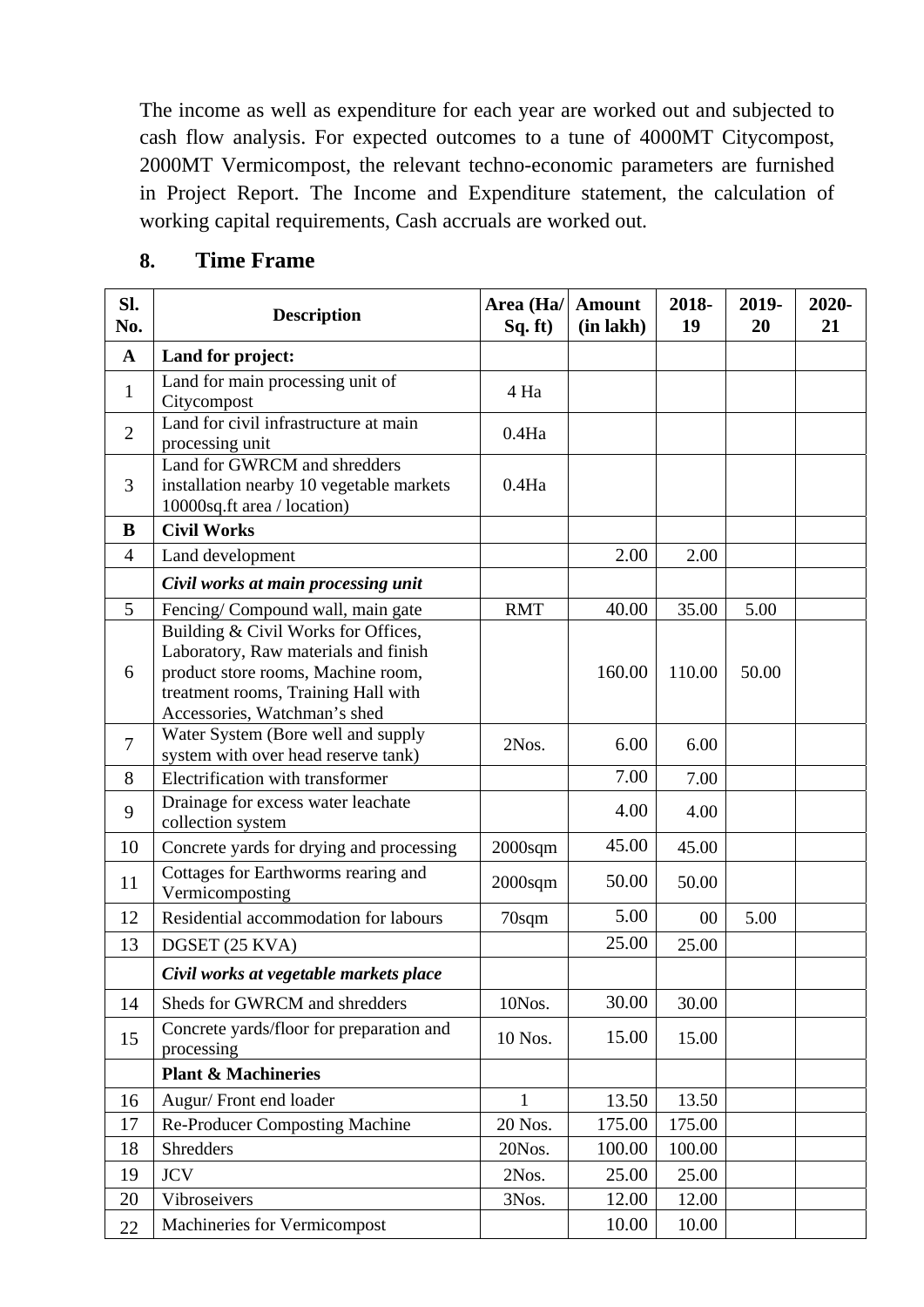|              | <b>For Testing Laboratory</b>              |         |        |        |        |       |
|--------------|--------------------------------------------|---------|--------|--------|--------|-------|
| 23           | <b>Laboratory Equipment</b>                |         | 27.00  | 27.00  |        |       |
| 24           | <b>Earthworms Cultures</b>                 |         | 10.00  | 10.00  |        |       |
| 25           | <b>Preliminary Expenses</b>                |         | 4.00   | 4.00   |        |       |
| 26           | Pre-operative Expenses                     |         | 6.50   | 6.50   |        |       |
| 27           | Contingency                                |         | 8.00   | 6.00   | 2.00   |       |
|              | <b>Total</b>                               |         | 780.00 | 718.00 | 62.00  |       |
|              | <b>RECURRING EXPENDITURES:</b>             |         |        |        |        |       |
|              | <b>Manpowerfor 2 Years:</b>                |         |        |        |        |       |
| $\mathbf{A}$ | <b>Manpower:</b>                           |         |        |        |        |       |
| a            | <b>At main Production site</b>             |         |        |        |        |       |
| (i)          | Production Manager @ Rs. 20000/month       | 1 No.   | 4.80   | 2.40   | 2.40   |       |
| (ii)         | Production Supervisor @ Rs.12000/<br>month | 3 Nos.  | 8.64   | 4.32   | 4.32   |       |
| (iii)        | Accountant @ Rs.10000/month                | 1 No.   | 3.60   | 1.80   | 1.80   |       |
| (iv)         | Marketing Manager @ Rs. 20000/ month       | 1 No.   | 4.80   | 2.40   | 2.40   |       |
| (v)          | Marketing Staffs @ Rs.12000/ month         | 2 Nos.  | 12.96  | 6.48   | 6.48   |       |
| (vi)         | Security Guard @ Rs.7000/ month            | 2Nos.   | 3.36   | 1.68   | 1.68   |       |
| (vii)        | <b>Permanent labours</b>                   | 10Nos.  | 14.40  | 7.20   | 7.20   |       |
| $\mathbf b$  | At vegetable markets place                 |         |        |        |        |       |
| (i)          | Site Manager @ Rs.25000/month              | 1 No.   | 6.00   | 3.00   | 3.00   |       |
| (ii)         | Supervisor @ Rs.12000/ month               | 12Nos.  | 34.56  | 17.28  | 17.28  |       |
| (iii)        | Machineries operators @Rs.12000/month      | 10 Nos. | 28.80  | 14.40  | 14.40  |       |
| (iv)         | Assistant operators @ Rs.8000/ month       | 10 Nos. | 19.20  | 9.60   | 9.60   |       |
| (v)          | Permanent labours @ Rs.6000/ month         | 20 Nos. | 28.80  | 14.40  | 14.40  |       |
| $\mathbf c$  | <b>Contingencies</b>                       |         | 10.08  | 6.00   | 4.08   |       |
|              |                                            |         | 180.00 | 90.96  | 89.04  |       |
|              | G. Total                                   |         | 960.00 | 808.96 | 151.04 | 00.00 |

#### **9. RISK ANALYSIS**

In this proposed project, vermicompost and Citycompost will be prepared from the city garbage. In a long term perspective, the developed infrastructure will contribute in socio-economic development of the locality in general. As there is a perpetual demand for organic fertilizers with to other Govt. Departments, the possibility of suffering loss is next to nothing.

Initially due to lack of awareness among the general public, it may be difficult to get the organic waste separately. Since the organic waste will be collected and processed within machines at vegetables mandis, there will not be any impact on the bad odour and pollution.

In the project it is envisaged to cover 10 vegetables mandis of BBSR and Cuttack, which may not be possible in the first year. So in the first year maximum efforts is to be undertaken to bring maximum mandis as possible in